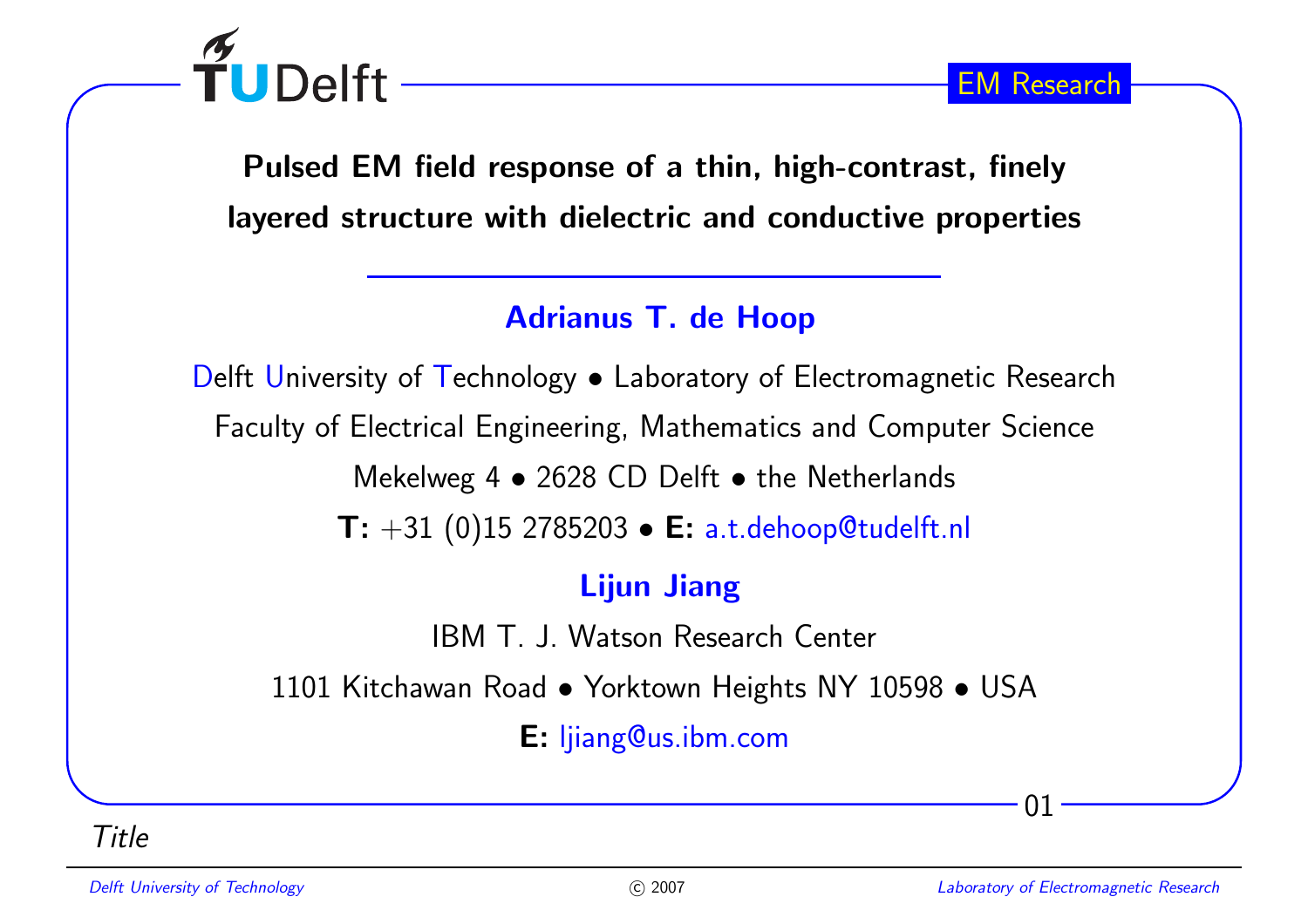

# Copyright © 2007

Laboratory of Electromagnetic Research

Faculty of Electrical Engineering, Mathematics and Computer Science

Delft University of Technology

Mekelweg <sup>4</sup>

<sup>2628</sup> CD Delft, the Netherlands

 $\textsf{T: +31 15 2785203}\bullet \textsf{E: a.t. dehoop@tudelft.nl}$ 

#### All rights reserved

No part of this publication may be reproduced, stored in <sup>a</sup> retrieval system, ortransmitted, in any form or by any means, electronic, mechanical, <sup>p</sup>hotocopying, recording, or otherwise, without the prior written permission of the Laboratory of Electromagnetic Research.

### Copyright statement

 $1c$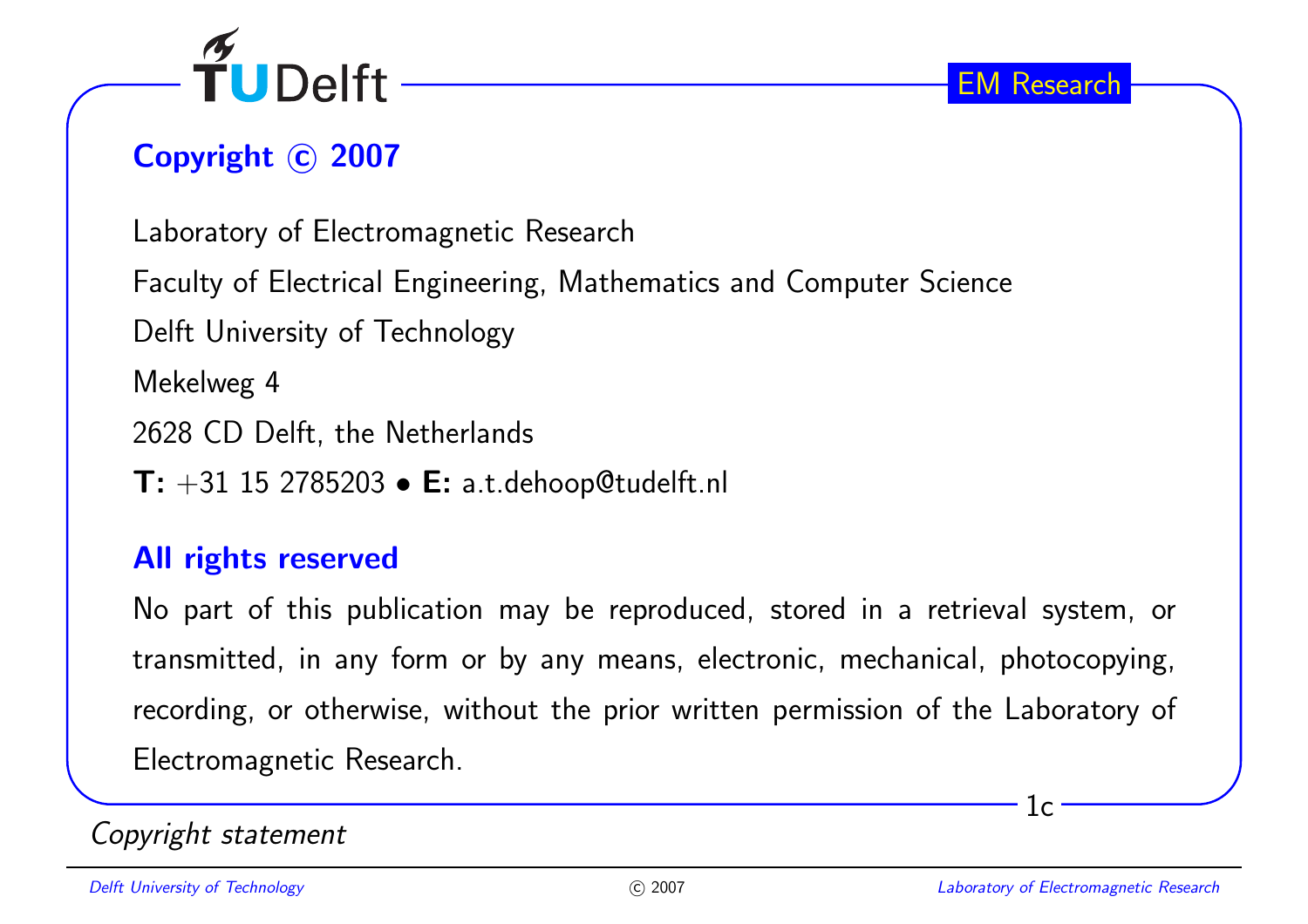

### Synopsis:

- Motivation
- Formulation of the problem
- The thin-layer, high-contrast boundary condition
- Plane-wave reflection against and transmission across <sup>a</sup> thin, high-contrast layer of infinite extent
- Numerical results for an incident wave of rectangular pulse shape  $(E$ -polarization)
- Numerical results for an incident wave of rectangular pulse shape  $(H$ -polarization)



02

EM Research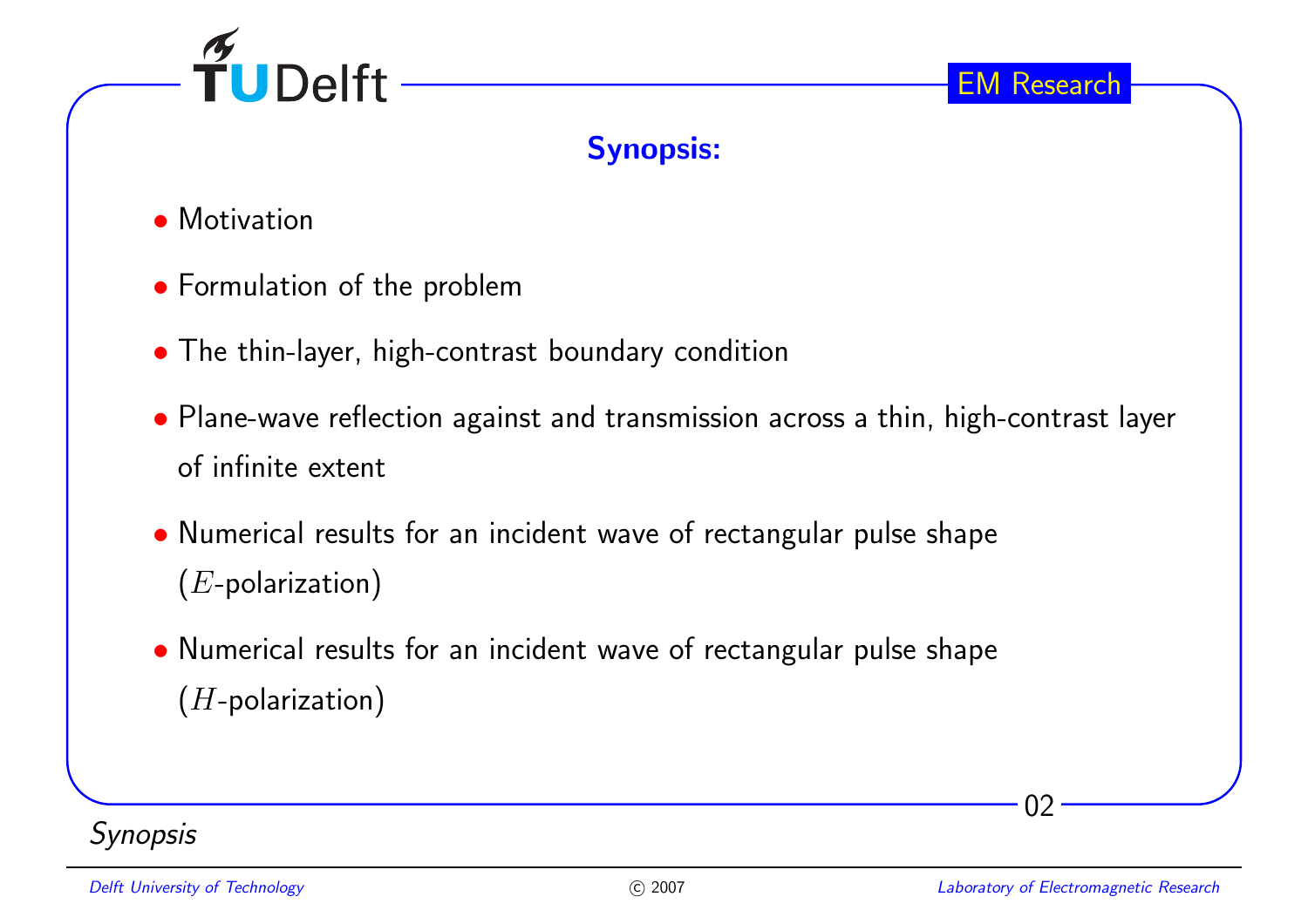

# Examples of thin, high-contrast, finely layered structures in Electronicsand Telecommunication Engineering:

- Aircraft radar radomes
- Integrated optical devices
- Micro- and Nano-Electronic devices

Difficulties with computational discretization of theMaxwell EM field equations:

# $\Longrightarrow$  FINENESS OF THE GRIDDING/MESHING

**Motivation**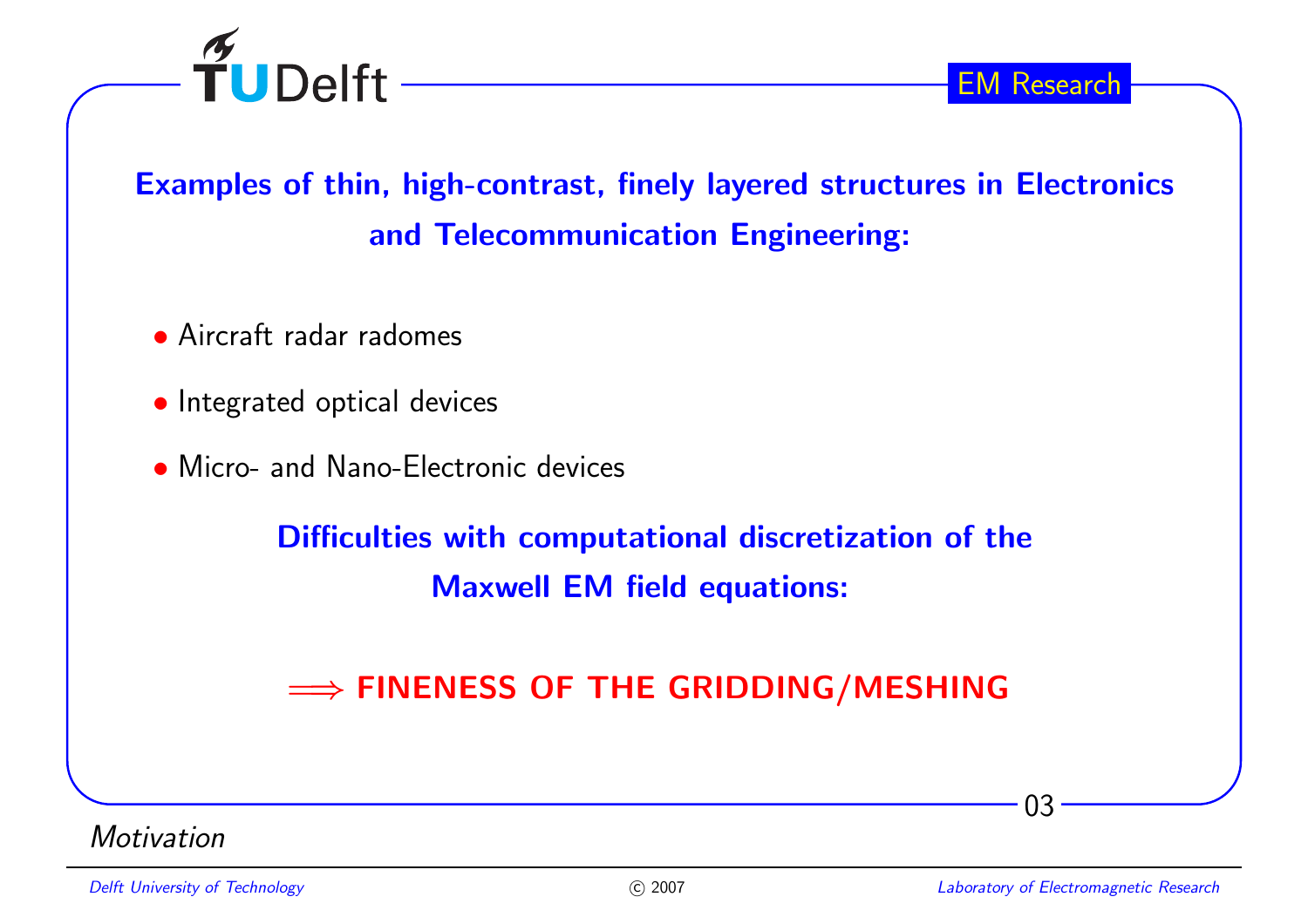

## 'Global' type conditions:

- Harrington & Mautz (1975)  $\implies$  based on contrast volume source EM field representations and associated Green's functions
- Koh & Sarabandi (2005) =⇒ based on Lorentz's reciprocity theorem and<br>Remaye's FM field weating sensort Rumsey's EM field reaction concept

## 'Local' type conditions:

- $\bullet$  Collin (1960), Senior (1981)  $\Longrightarrow$  based on EM field integration across the layer
- 'Moving average' type conditions (acoustics and elastodynamics):
- Schoenberg & Muir (1989), Hovem (1995) =⇒ based on moving averages perpendicular to the layering

# $\mathsf{All} \hspace{0.1cm}$  of these:  $\Longrightarrow \mathsf{FREQUENCY-DOMAIN}\hspace{0.1cm} \mathsf{CONDITIONS}$

Approximate thin-layer interface boundary conditions in the literature

04

EM Research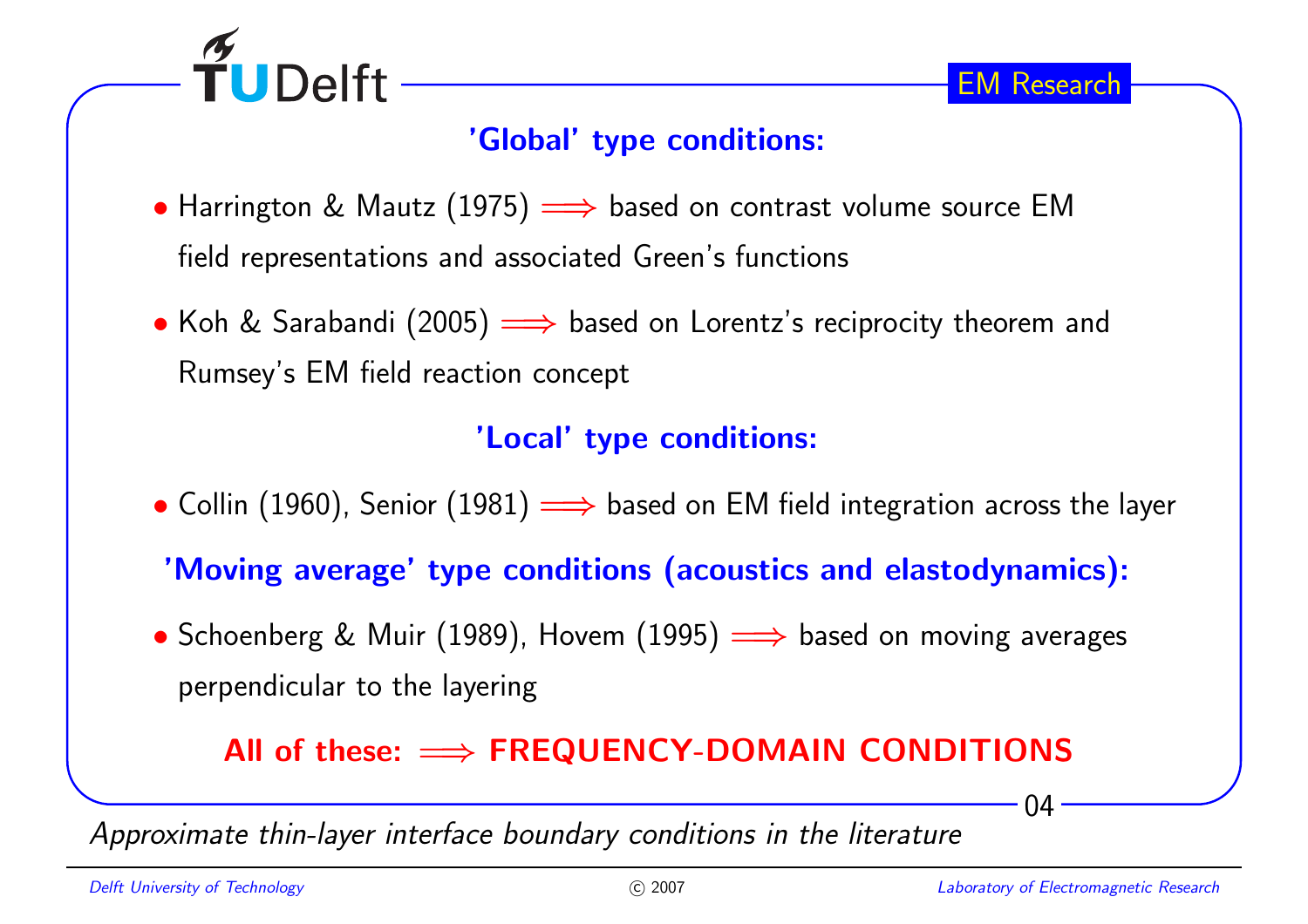

# Present (time-domain) approach <sup>=</sup><sup>⇒</sup> based on:

- Volume-integrated time-domain Maxwell field equations
- Contrast-source scattering description
- Local field continuity considerations across the layer
- Lumped-element capacitance and conductance description of the contrast sheet electric current density
- $\bullet$  Time-domain circulation and flux integral form of Maxwell field equations  $+$ compatibility relations
- 'Edge condition' on contrast sheet electric current density
- Time-domain uniqueness considerations via time Laplace transform methods [De Hoop (2003)]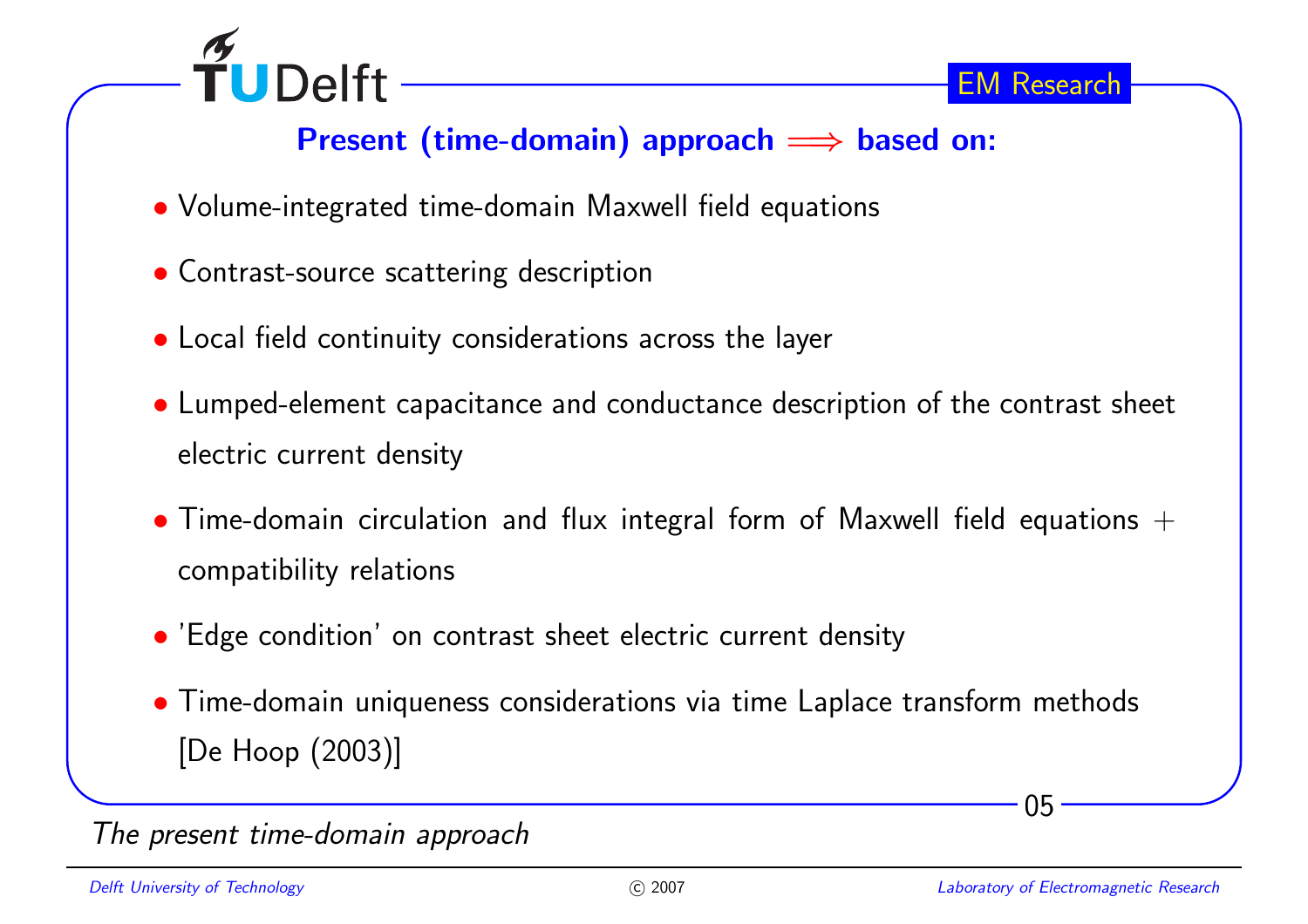Thin, high-contrast layer  $(D = \{(x, y) \in \mathbb{R}^2, -d/2 < z < d/2\})$ :



Thin, high-contrast layer configuration and local lumped elements

**TUDelft**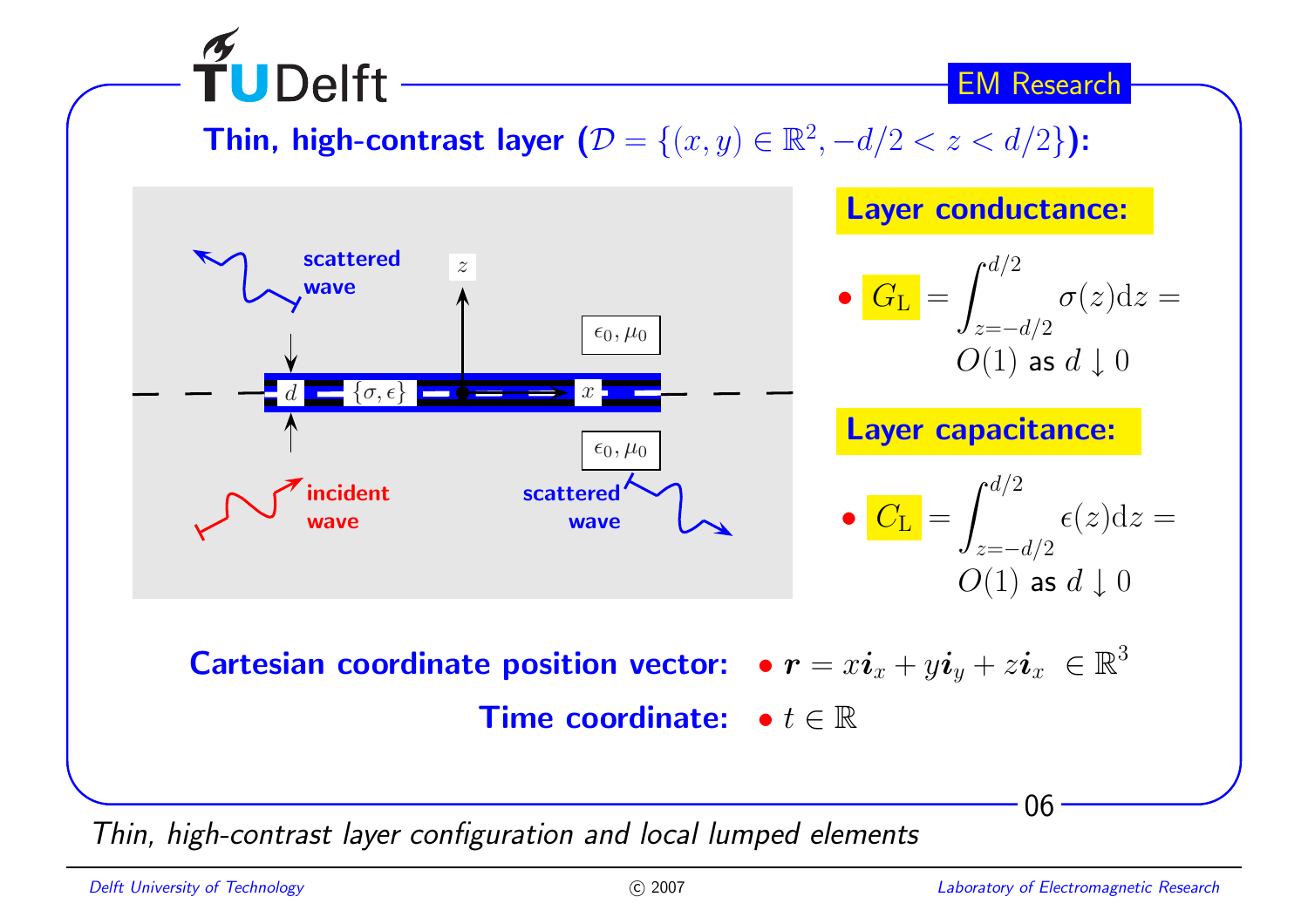

Volume-integrated Maxwell field equations insourcefree domain  $\Omega$  with boundary surface  $\partial\Omega$ :

$$
\bullet \int_{\partial\Omega} \nu \times \mathbf{H} \, \mathrm{d}A = \int_{\Omega} (\epsilon \partial_t \mathbf{E} + \sigma \mathbf{E}) \, \mathrm{d}V
$$

$$
\bullet \int_{\partial\Omega} \nu \times \mathbf{E} \, \mathrm{d}A = -\int_{\Omega} \mu_0 \partial_t \mathbf{H} \, \mathrm{d}V
$$

 $\Omega =$  'pillbox' perpendicularly crossing the layer  $\Longrightarrow$ interface boundary conditions:

\n- \n
$$
\bullet
$$
\n $\mathbf{i}_z \times \mathbf{E}(x, y, d/2, t) - \mathbf{i}_z \times \mathbf{E}(x, y, -d/2, t) = O(d)$ \n
\n- \n $\bullet$ \n $\mathbf{i}_z \times \mathbf{H}(x, y, d/2, t) - \mathbf{i}_z \times \mathbf{H}(x, y, -d/2, t) = \left( \frac{G_L}{\mathbf{G}_L} + \frac{C_L}{\mathbf{G}_L} \partial_t \right) \mathbf{E}(x, y, 0, t) + O(d)$ \n
\n- \n $\bullet$ \n $\mathbf{i}_z \times \mathbf{H}(x, y, d/2, t) - \mathbf{i}_z \times \mathbf{H}(x, y, -d/2, t) = \left( \frac{G_L}{\mathbf{G}_L} + \frac{C_L}{\mathbf{G}_L} \partial_t \right) \mathbf{E}(x, y, 0, t) + O(d)$ \n
\n

Volume-integrated Maxwell field equations and local interface boundary conditions

 $\widetilde{\mathsf{T}}$ UDelft -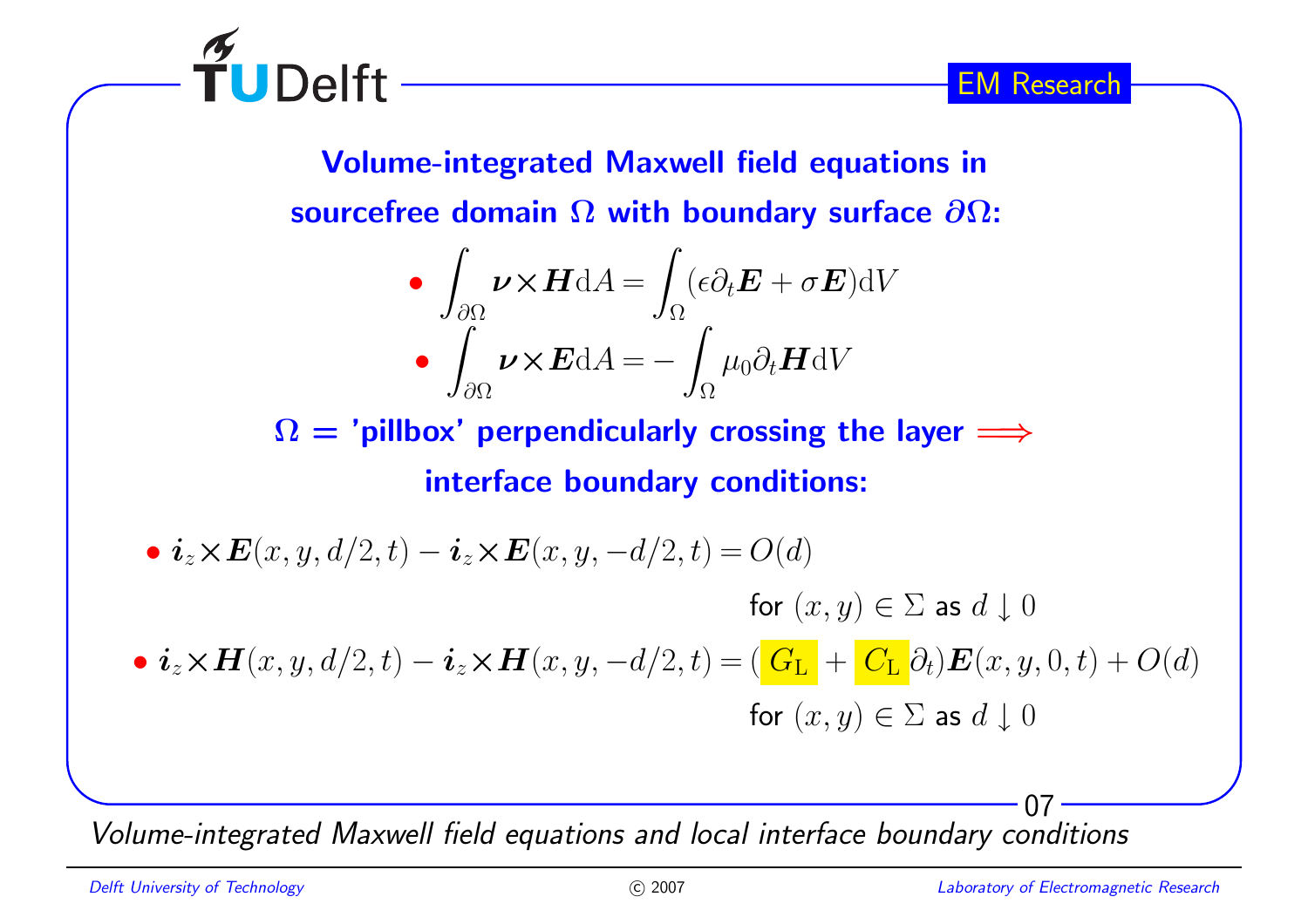

### Scattering description:

•  $\bm{E}^{\rm s}(\bm{r},t) = \bm{E}(\bm{r},t) - \bm{E}^{\rm i}(\bm{r},t)$  •  $\bm{H}^{\rm s}(\bm{r},t) = \bm{H}(\bm{r},t) - \bm{H}^{\rm i}(\bm{r},t)$  for  $\bm{r} \in \mathbb{R}^3$ 

Volume-integrated Maxwell field equations  $(\mathcal{D}\subset\Omega)$ :

$$
\int_{\partial\Omega} \boldsymbol{\nu}^{\text{out}} \times \boldsymbol{H}^{\text{s}} \text{d}A = \int_{\Omega} \epsilon_0 \partial_t \boldsymbol{E}^{\text{s}} + \int_{\mathcal{D}} \boldsymbol{J}^{\text{s}} \text{d}V
$$

$$
\bullet \int_{\partial\Omega} \boldsymbol{\nu}^{\text{out}} \times \boldsymbol{E}^{\text{s}} \text{d}A = -\int_{\Omega} \mu_0 \partial_t \boldsymbol{H}^{\text{s}} \text{d}V
$$

Volume source density of electric contrast current:

• 
$$
J^s = (\epsilon - \epsilon_0) \partial_t E + \sigma E
$$
 with supp $(J^s) = \mathcal{D}$ 

Contrast sheet electric current density:

• 
$$
J_{\text{sheet}}^s = (G_L + C_L \partial_t) \mathbf{E}(x, y, 0, t)
$$
 for  $(x, y) \in \Sigma$ 

Scattering description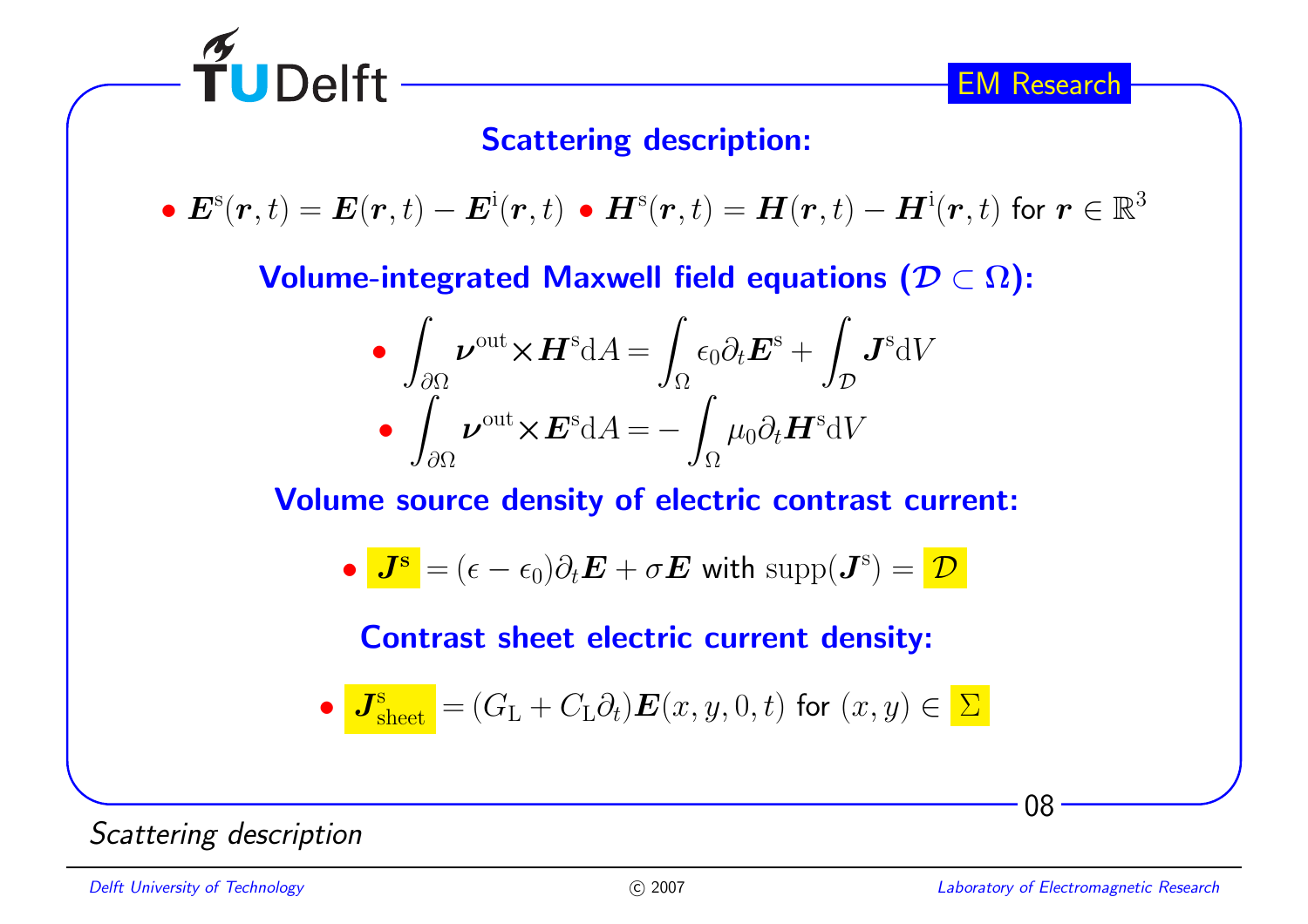

#### Local interface boundary conditions (scattering description):

•  $\boldsymbol{i}_z \times \boldsymbol{E}^{\rm s}(x,y,d/2,t) - \boldsymbol{i}_z \times \boldsymbol{E}^{\rm s}(x,y,-d/2,t) = O(d)$ for  $(x, y) \in \Sigma$  as  $d \downarrow 0$ •  $i_z \times H^s(x, y, d/2, t) - i_z \times H^s(x, y, -d/2, t) = \boldsymbol{J}^s_{\rm sheet} + O(d)$ for  $(x, y) \in \Sigma$  as  $d \downarrow 0$ 

**Evidently:** 
$$
i_z \cdot J_{\text{sheet}}^s = 0
$$
  $\implies$ 

 ${\sf Scattered}$  field  $\subset {\sf Class\ of\ 'even'}$  EM fields w.r.t.  $\{z=0\}$ :

$$
\begin{aligned}\n\bullet \{ E_x^{\rm s}, E_y^{\rm s}, H_z^{\rm s} \}(x, y, -z, t) &= \{ E_x^{\rm s}, E_y^{\rm s}, H_z^{\rm s} \}(x, y, z, t) \text{ for all } \mathbf{r} \in \mathbb{R}^3 \\
\bullet \{ E_z^{\rm s}, H_x^{\rm s}, H_y^{\rm s} \}(x, y, -z, t) &= -\{ E_z^{\rm s}, H_x^{\rm s}, H_y^{\rm s} \}(x, y, z, t) \text{ for all } \mathbf{r} \in \mathbb{R}^3\n\end{aligned}
$$

# $\implies$  **REDUCTION IN COMPUTATION TIME**

Local interface boundary conditions (scattering description)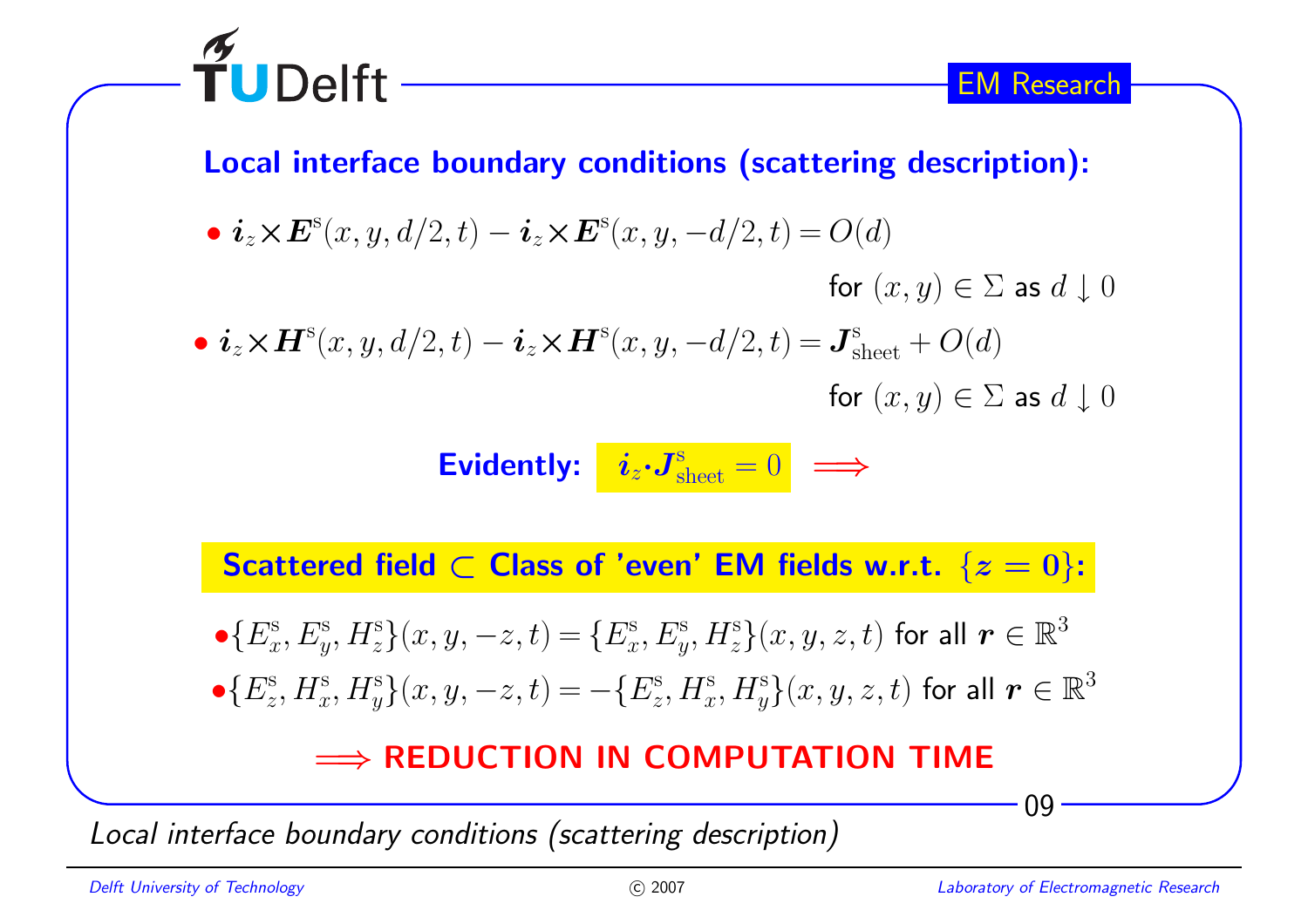

 $\widetilde{\mathsf{T}}$ UDelft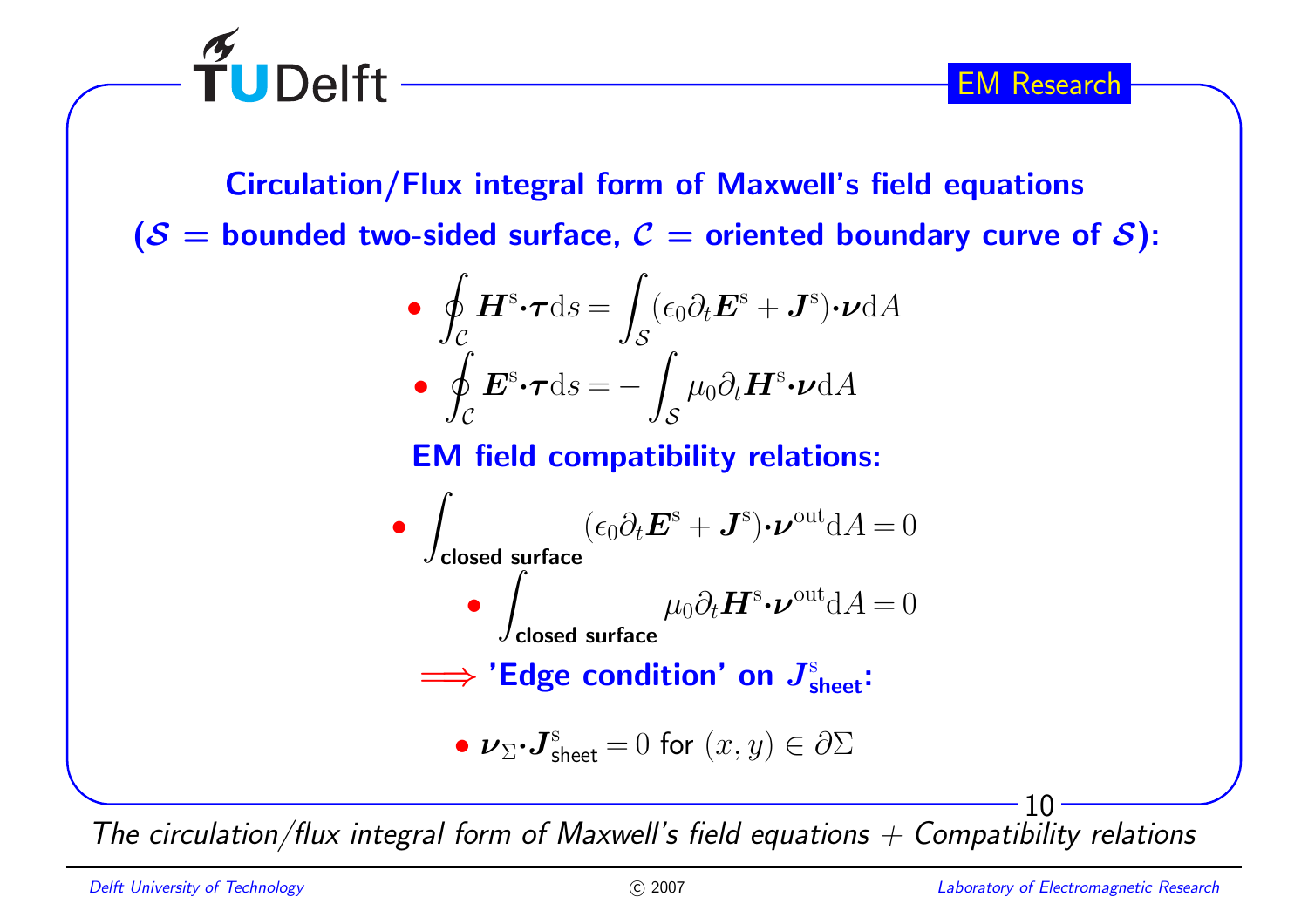

Thin, high-contrast layer of infinite extent



 $\bullet {\cal D}^ =$  ${U}=\{(x,y)\in\mathbb{R}^2, -\infty < z < 0\}$  (incident + reflected wave)  $\bullet {\cal D}^+ =$  $=\{(x,y)\in\mathbb{R}^2, 0 < z < \infty\}$  (transmitted wave)

Plane wave interaction with thin, high-contrast layer of infinite extent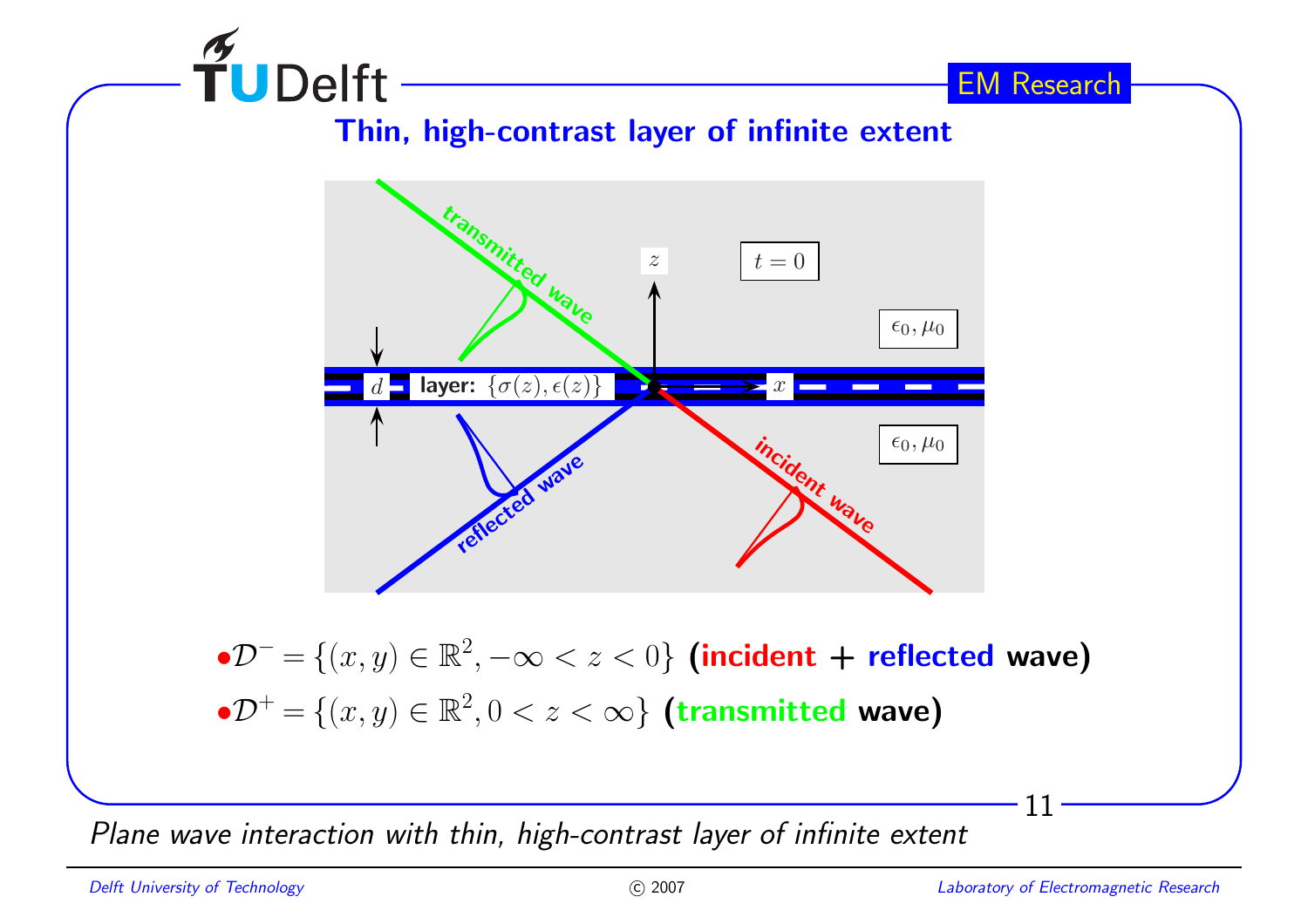

Plane pulsed  $\boldsymbol{E}\text{-}\mathsf{polarized}$  field  $\left(\boldsymbol{\alpha}_x^2+\boldsymbol{\alpha}_z^2=1\right)$ 

Incident field:

• $\bullet$   $\{H_x^i, E_y^i, H_z^i\} = \{-\alpha_z Y_0, 1, \alpha_x Y_0\} \times \frac{E_0^i}{\omega} [t - (\alpha_x x + \alpha_z z)/c_0]$  for  $\boldsymbol{r} \in \mathbb{R}^3$ Scattered field:

$$
\bullet \, \{H_x^{\rm s}, E_y^{\rm s}, H_z^{\rm s}\} = \{\mp \alpha_z Y_0, 1, \alpha_x Y_0\} \frac{E_0^{\rm s}}{E_0}[t - (\alpha_x x \pm \alpha_z z)/c_0] \text{ for } \bm{r} \in \mathcal{D}^{\pm}
$$

### Medium parameters:

• $\bullet \ c_0 \,{=}\, (\epsilon_0 \mu_0)^{-1/2} = \,$ electromagnetic wave speed in background medium

• $\bullet Y_0 = (\epsilon_0/\mu_0)^{1/2} = \text{ plane-wave admittance of background medium}$ 

### Time-domain scattering coefficient:

• 
$$
E_0^s(t) = \frac{S^E(t)}{s^E(t)}
$$
  $\stackrel{(t)}{=} \frac{S^E(t)}{s^E(t)}$ 

Plane pulsed  $E\mathsf{\text{-}polarized}$  incident and scattered fields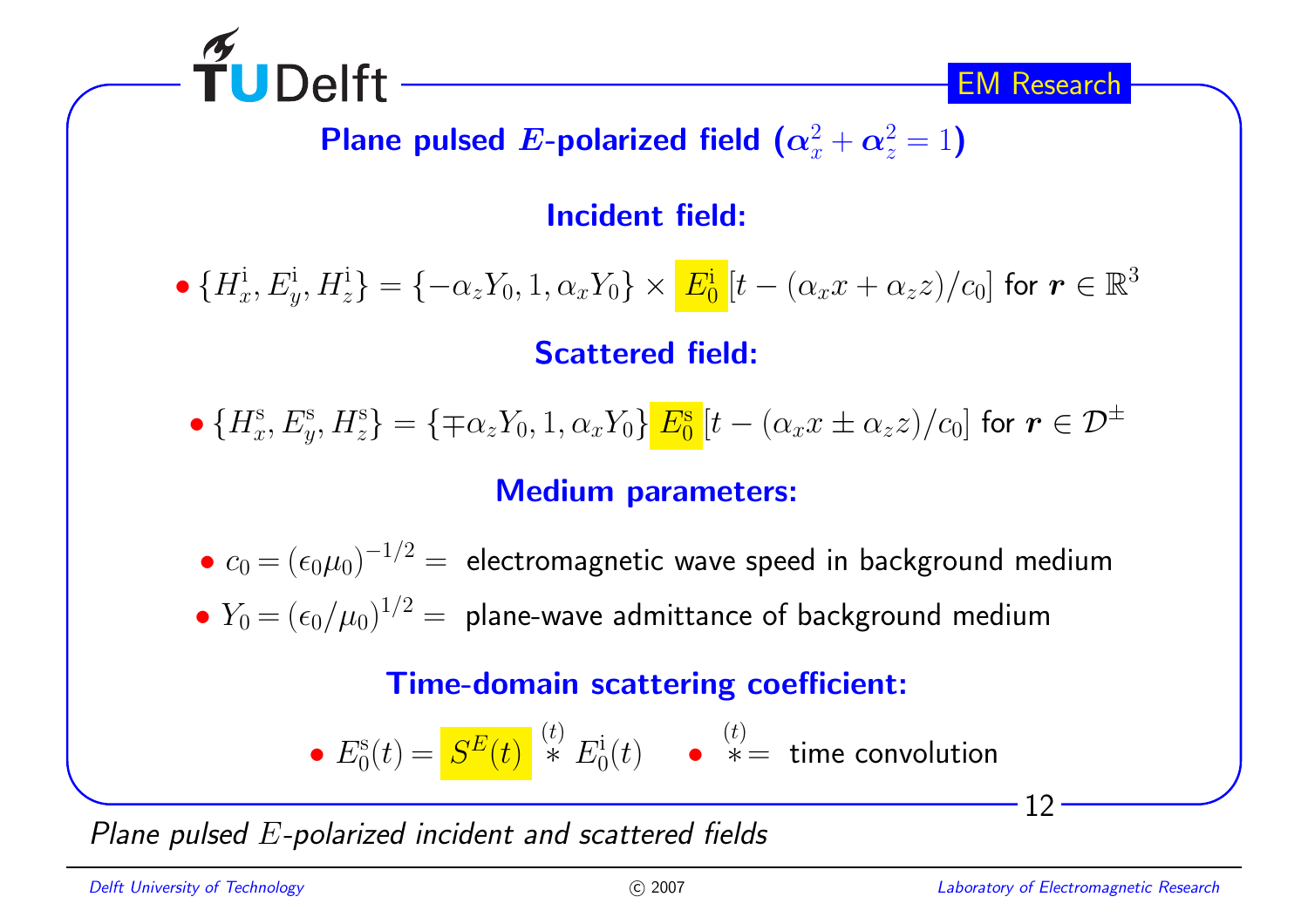

Plane pulsed  $\boldsymbol{H}$ -polarized field  $\left(\boldsymbol{\alpha}_x^2+\boldsymbol{\alpha}_z^2=1\right)$ 

Incident field:

• $\bullet$   $\{E_x^i,H_y^i,E_z^i\} = \{\alpha_z Z_0,1,-\alpha_x Z_0\}$   $H_0^i[t-(\alpha_x x + \alpha_z z)/c_0]$  for  $\bm{r} \in \mathbb{R}^3$ Scattered field:

•  $\{E_x^{\rm s},H_y^{\rm s},E_z^{\rm s}\}=\pm\{\pm\alpha_z Z_0,1,-\alpha_x Z_0\}$   $H_0^{\rm s}[t-(\alpha_x x\pm\alpha_z z)/c_0]$  for  $\bm{r}\in\mathcal{D}^\pm$ 

### Medium parameters:

• $\bullet \ c_0 \,{=}\, (\epsilon_0 \mu_0)^{-1/2} \,{=}\,$  electromagnetic wave speed in background medium • $Z_0 = (\mu_0/\epsilon_0)^{1/2} =$  plane-wave impedance of background medium

#### Time-domain scattering coefficient:

•  $H_0^{\rm s}(t) = \frac{S^H(t)}{s^H(t)}\stackrel{(t)}{*} = H_0^{\rm i}(t)$  •  $\stackrel{(t)}{*} =$  time convolution

Plane pulsed <sup>H</sup>-polarized incident and scattered fields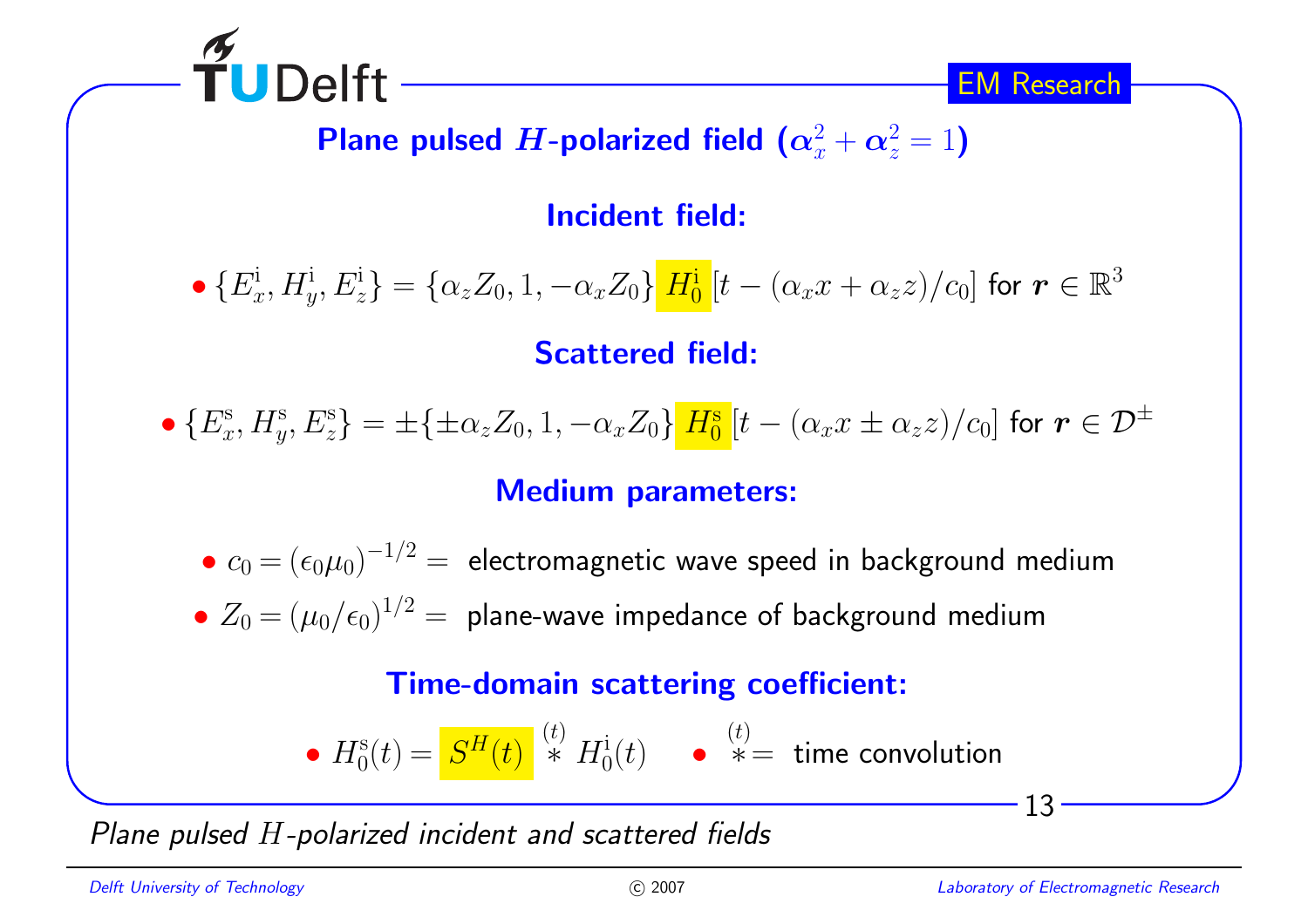

Via time Laplace transformation:

• 
$$
\{\hat{E}_0^i, \hat{H}_0^i\}(s) = \int_{t=0}^{\infty} \exp(-st) \{E_0^i, H_0^i\}(t) dt
$$
 for  $s \in \mathbb{C}$ , Re(s) > 0

<sup>s</sup>-domain scattering coefficients:

• 
$$
\hat{S}^E(s) = -1 + \frac{2\alpha_z Y_0}{2\alpha_z Y_0 + G_L + sC_L}
$$
 •  $\hat{S}^H(s) = -1 + \frac{2}{2 + \alpha_z Z_0 (G_L + sC_L)}$ 

Time-domain scattering coefficients

 $(\delta(t) =$  Dirac delta distribution,  $H(t) =$  Heaviside unit step function):

$$
\begin{aligned}\n\bullet \quad & \mathbf{S}^E(t) = -\delta(t) + T^E \exp(-\beta^E t) H(t) \\
& \bullet \ T^E = 2\alpha_z Y_0 / C_\mathcal{L} \qquad \bullet \ \beta^E = T^E + G_\mathcal{L} / C_\mathcal{L} \\
\bullet \quad & \mathbf{S}^H(t) = -\delta(t) + T^H \exp(-\beta^H t) H(t) \\
& \bullet \ T^H = 2/\alpha_z Z_0 C_\mathcal{L} \qquad \bullet \ \beta^H = T^H + G_\mathcal{L} / C_\mathcal{L}, \\
\bullet \quad & 14 \end{aligned}
$$

Time-domain scattering coefficients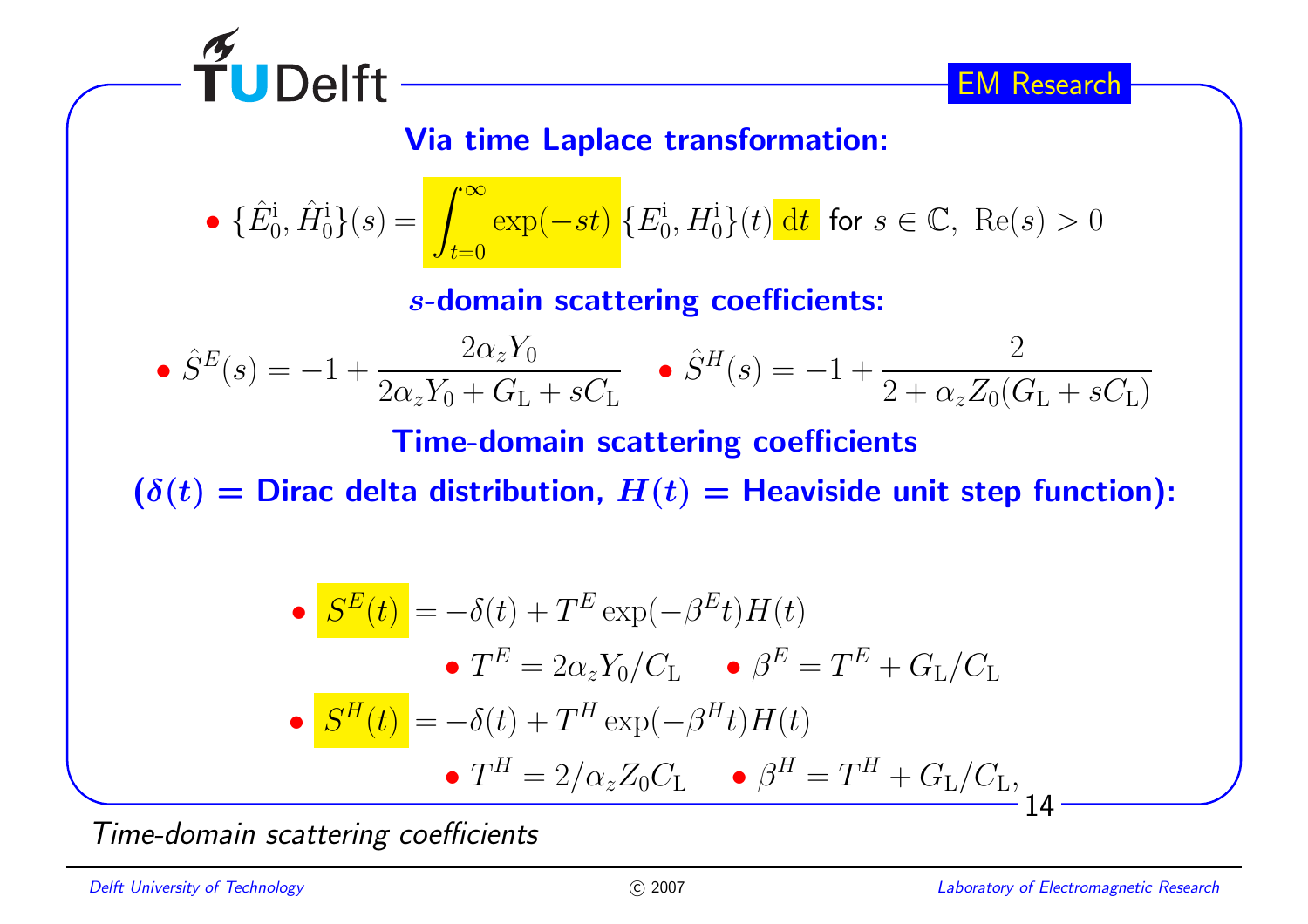

<sup>E</sup>-polarized incident pulse shape $(A_0^E=\mathsf{amplitude},\, t_{\mathrm{w}}=\mathsf{pulse}$  time width):



Numerical results (1) (incident wave: rectangular pulse)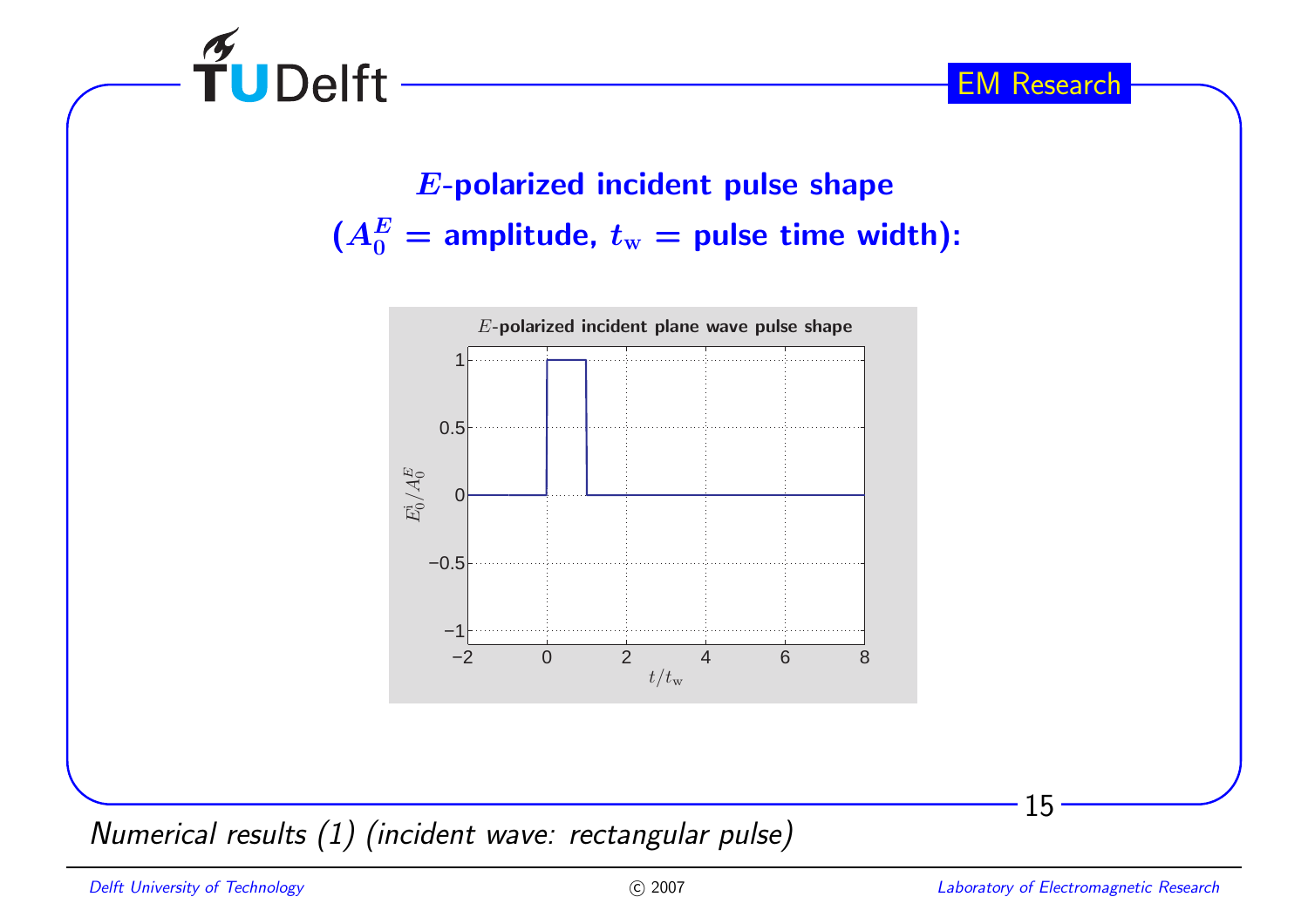

# <sup>E</sup>-polarized reflected pulse shape $(A_0^E=\text{amplitude},\,t_\mathrm{w}=\text{pulse time width incident wave})$ :



Numerical results (2) (incident wave: rectangular pulse)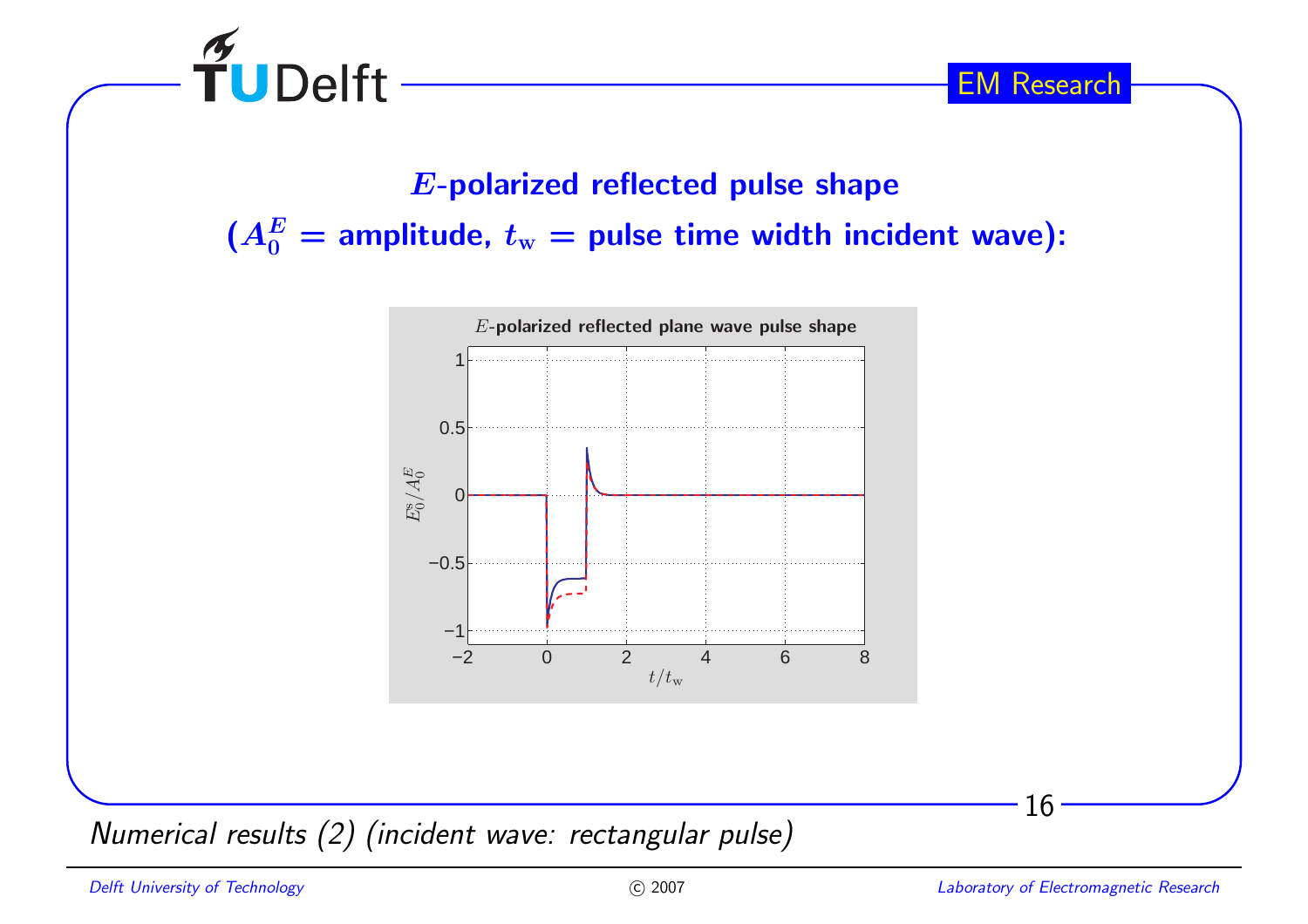

<sup>E</sup>-polarized transmitted pulse shape $(A_0^E=\text{amplitude},\,t_\mathrm{w}=\text{pulse time width incident wave})$ :



Numerical results (3) (incident wave: rectangular pulse)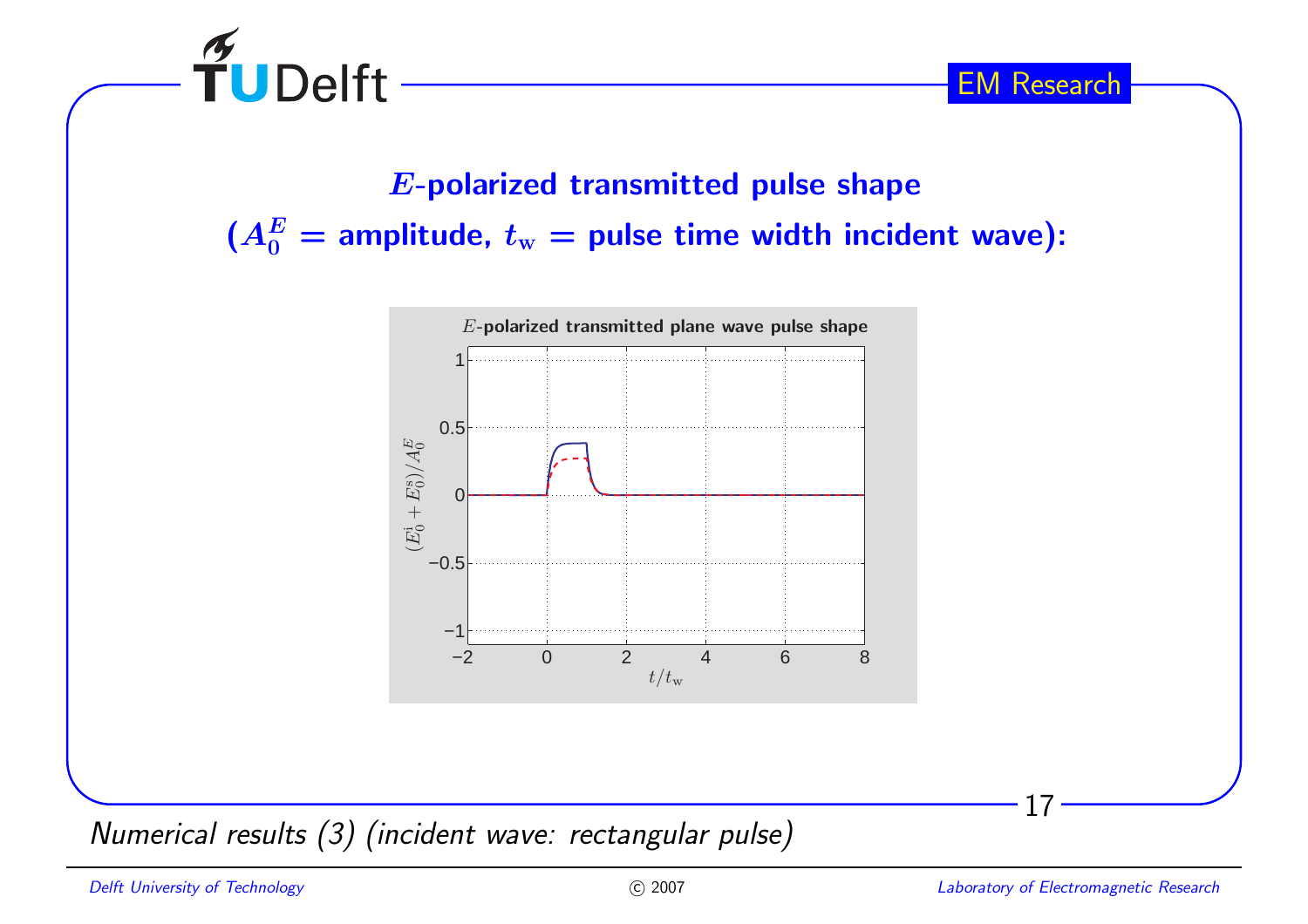

<sup>H</sup>-polarized incident pulse shape $(A_0^H=$  amplitude,  $t_\mathrm{w}=$  pulse time width):



Numerical results (incident wave: rectangular pulse)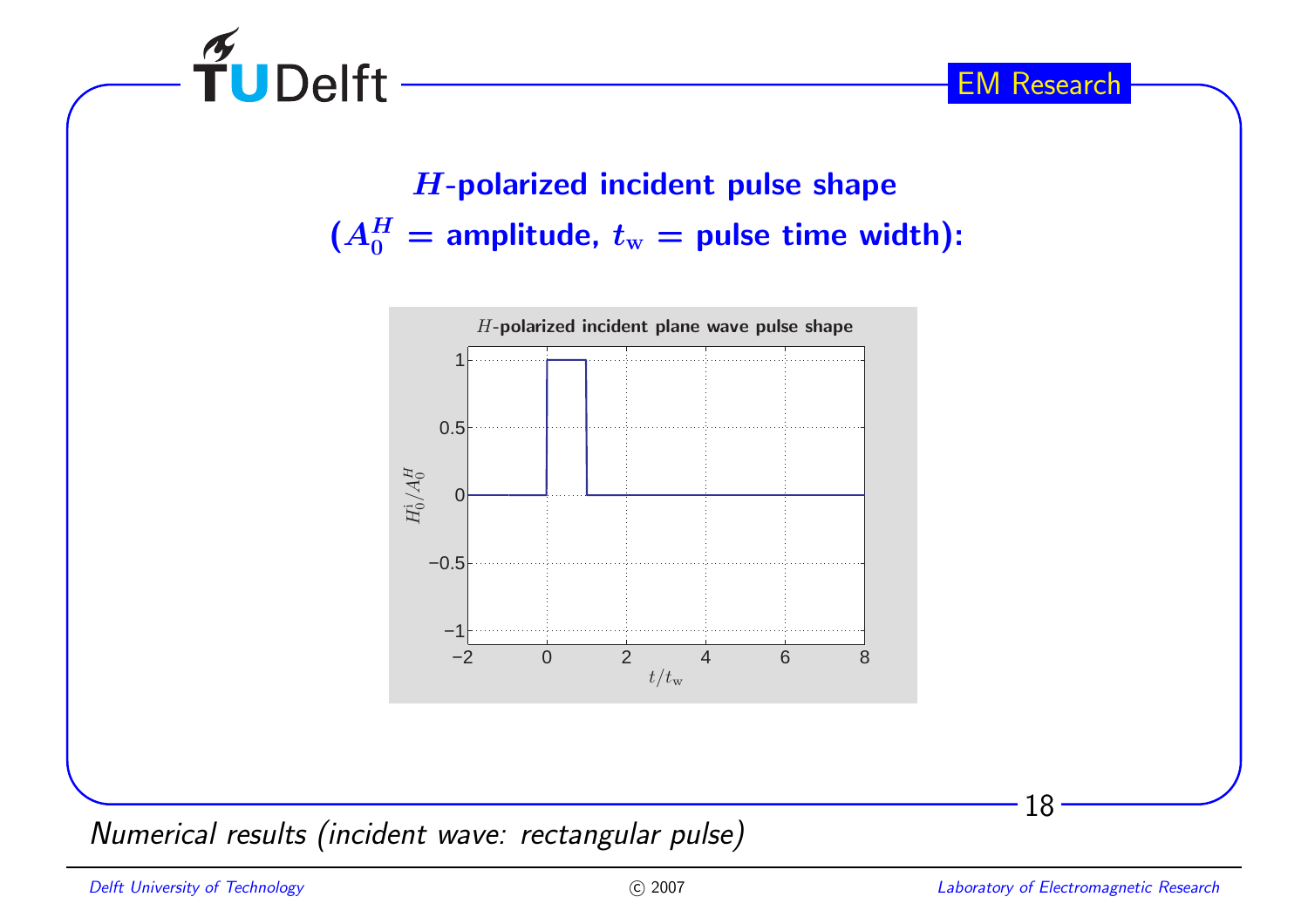

<sup>H</sup>-polarized reflected pulse shape $(A_0^H=$  amplitude,  $t_\mathrm{w}=$  pulse time width incident wave):



Numerical results (incident wave: rectangular pulse)